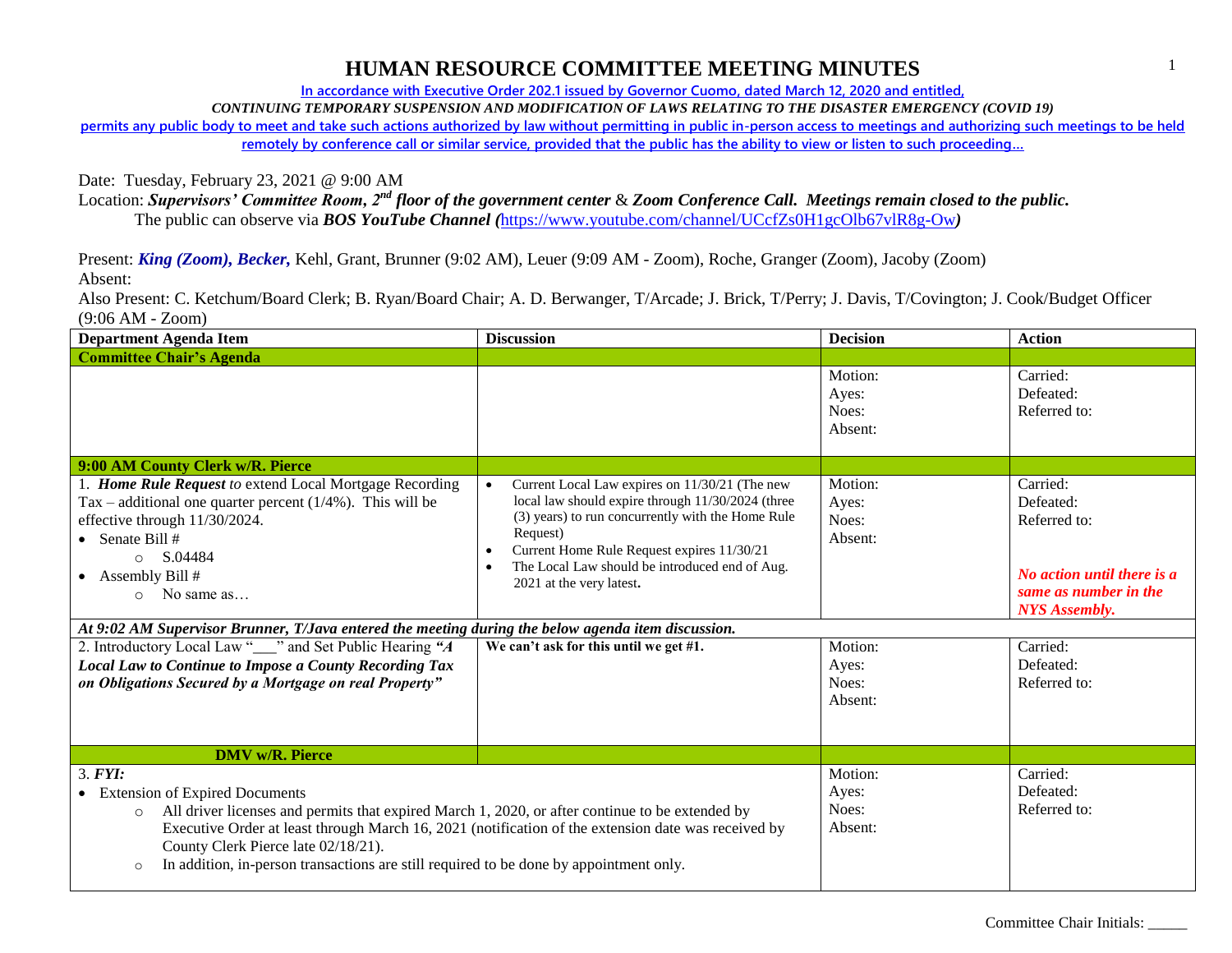**In accordance with Executive Order 202.1 issued by Governor Cuomo, dated March 12, 2020 and entitled,**

*CONTINUING TEMPORARY SUSPENSION AND MODIFICATION OF LAWS RELATING TO THE DISASTER EMERGENCY (COVID 19)*

**permits any public body to meet and take such actions authorized by law without permitting in public in-person access to meetings and authorizing such meetings to be held remotely by conference call or similar service, provided that the public has the ability to view or listen to such proceeding…**

Date: Tuesday, February 23, 2021 @ 9:00 AM

Location: *Supervisors' Committee Room, 2nd floor of the government center* & *Zoom Conference Call. Meetings remain closed to the public.* The public can observe via *BOS YouTube Channel (*<https://www.youtube.com/channel/UCcfZs0H1gcOlb67vlR8g-Ow>*)*

Present: *King (Zoom), Becker,* Kehl, Grant, Brunner (9:02 AM), Leuer (9:09 AM - Zoom), Roche, Granger (Zoom), Jacoby (Zoom) Absent:

| <b>Department Agenda Item</b>                                                                               | <b>Discussion</b> | <b>Decision</b>        | <b>Action</b>             |
|-------------------------------------------------------------------------------------------------------------|-------------------|------------------------|---------------------------|
| <b>Special Presentation by Board Chair Ryan, T/Warsaw.</b>                                                  |                   |                        |                           |
| At 9:06 AM Budget Officer Cook entered the meeting via Zoom during the below Agenda Item.                   |                   |                        |                           |
| Chairwoman Ryan made a presentation in honor of the 43 + years of service Dixie Perkins provided to Wyoming |                   | Motion:                | Carried:                  |
| County upon her retirement. Ms. Perkins began her career as a Motor Vehicle Cashier on April 17, 1977 and   |                   | Ayes:                  | Defeated:                 |
| retired as the Wyoming County Workers' Compensation Program Administrator on February 19, 2021.             |                   | Noes:                  | Referred to:              |
| Chairwoman Ryan presented Ms. Perkins with a clock that commemorates her county service. Ms. Perkins was    |                   | Absent:                |                           |
| accompanied by the new Wyoming County Workers' Compensation Program Administrator, Tracy Vacinek.           |                   |                        |                           |
|                                                                                                             |                   |                        |                           |
|                                                                                                             |                   |                        |                           |
| 9:30 AM Human Resource w/D. Farberman                                                                       |                   | <b>Motion: Brunner</b> | Carried: XXX              |
| 1. Position Fill:                                                                                           |                   |                        |                           |
| <b>Buildings and Grounds</b>                                                                                |                   | Ayes: 9                | Defeated:                 |
| One (1) position of <i>Laborer</i> ( <i>position</i> #025.144) ( $FT - 1.0$                                 |                   | Noes:                  | Referred to:              |
| FTE) on CSEA Schedule B, Grade 8, at an hourly rate of                                                      |                   | Absent:                |                           |
| \$18.33 - \$20.32/hr. Person Vacating: Grady Naylor, effective                                              |                   |                        |                           |
| March 10, 2021. Position Available: March 10, 2021.                                                         |                   |                        | <b>Public Works Comm.</b> |
|                                                                                                             |                   |                        | <b>FINANCE</b>            |
| At 9:09 AM Supervisor Leuer, T/Middlebury entered the meeting during the below agenda item.                 |                   |                        |                           |
| 2. Positions Create/Fill:                                                                                   |                   | Motion: Brunner        | Carried: XXX              |
| <b>Buildings and Grounds</b>                                                                                |                   | Ayes: 9                | Defeated:                 |
| One (1) position of <b>Building Maintenance Mechanic</b> ( $FT-$                                            |                   | Noes:                  | Referred to:              |
| 1.0 FTE) on CSEA Schedule B, Grade 9, at an hourly rate of                                                  |                   | Absent:                |                           |
| \$19.04 - \$21.03/hr. Position Available March 10, 2021.                                                    |                   |                        |                           |
|                                                                                                             |                   |                        |                           |
|                                                                                                             |                   |                        | <b>Public Works Comm.</b> |
|                                                                                                             |                   |                        | <b>FINANCE</b>            |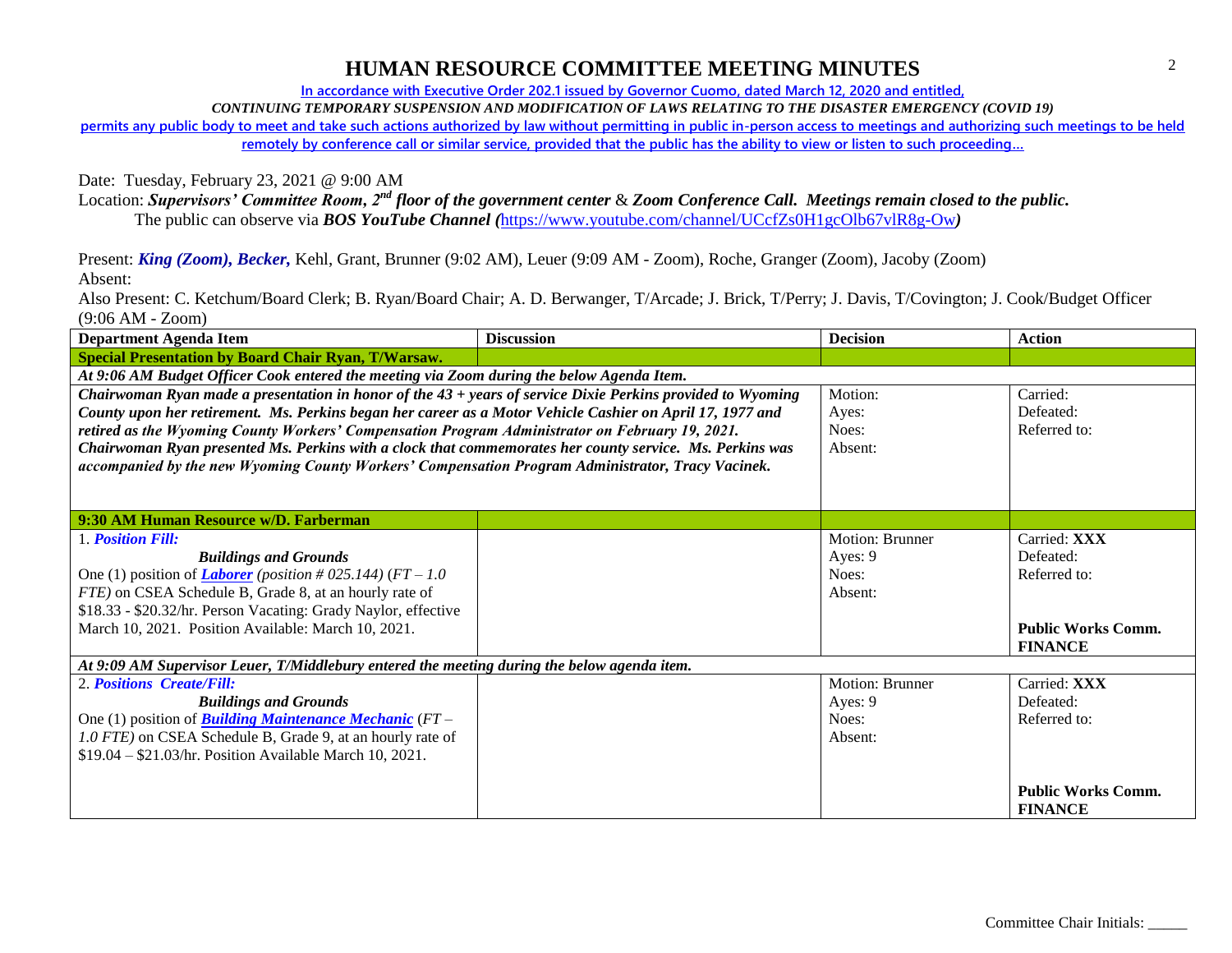**In accordance with Executive Order 202.1 issued by Governor Cuomo, dated March 12, 2020 and entitled,**

*CONTINUING TEMPORARY SUSPENSION AND MODIFICATION OF LAWS RELATING TO THE DISASTER EMERGENCY (COVID 19)*

**permits any public body to meet and take such actions authorized by law without permitting in public in-person access to meetings and authorizing such meetings to be held remotely by conference call or similar service, provided that the public has the ability to view or listen to such proceeding…**

Date: Tuesday, February 23, 2021 @ 9:00 AM

Location: *Supervisors' Committee Room, 2nd floor of the government center* & *Zoom Conference Call. Meetings remain closed to the public.*

The public can observe via *BOS YouTube Channel (*<https://www.youtube.com/channel/UCcfZs0H1gcOlb67vlR8g-Ow>*)*

Present: *King (Zoom), Becker,* Kehl, Grant, Brunner (9:02 AM), Leuer (9:09 AM - Zoom), Roche, Granger (Zoom), Jacoby (Zoom) Absent:

Also Present: C. Ketchum/Board Clerk; B. Ryan/Board Chair; A. D. Berwanger, T/Arcade; J. Brick, T/Perry; J. Davis, T/Covington; J. Cook/Budget Officer (9:06 AM - Zoom)

| <b>Department Agenda Item</b>                                                              | <b>Discussion</b> | <b>Decision</b> | <b>Action</b>              |
|--------------------------------------------------------------------------------------------|-------------------|-----------------|----------------------------|
| Walk-in: <i>Position Fill:</i>                                                             |                   | Motion: Brunner | Carried: XXX               |
| <b>Buildings and Grounds</b>                                                               |                   | Ayes: 9         | Defeated:                  |
| One (1) position of <i>Working Supervisor</i> ( <i>position</i> #043.276)                  |                   | Noes:           | Referred to:               |
| $(FT - 1.0$ FTE) on CSEA Schedule B, Grade 10, at an hourly                                |                   | Absent:         |                            |
| rate of \$19.58 - \$22.30/hr. Person Vacating: Ryan Paddock,                               |                   |                 |                            |
| effective January 29, 2021. Position Available: March 03,                                  |                   |                 | <b>Public Works Comm.</b>  |
| 2021.                                                                                      |                   |                 | <b>FINANCE</b>             |
| At 9:10 AM Supervisor Davis, T/Covington entered the meeting during the below agenda item. |                   |                 |                            |
| <b>3. Positions Create/Fill:</b>                                                           |                   | Motion: Kehl    | Carried: XXX               |
| <b>Sheriff</b>                                                                             |                   | Ayes: 9         | Defeated:                  |
| Two (2) positions of <b>Deputy Sheriff</b> (PT – Variable FTE)                             |                   | Noes:           | Referred to:               |
| (Non Union) following the WCDSA schedule at an hourly rate                                 |                   | Absent:         |                            |
| of \$25.45 - \$27.43/hr. Position Available: March 10, 2021.                               |                   |                 | <b>Public Safety Comm.</b> |
|                                                                                            |                   |                 | <b>FINANCE</b>             |
| <b>4. Position Fill:</b>                                                                   |                   | Motion: Kehl    | Carried: XXX               |
| <b>Jail</b>                                                                                |                   | Ayes: 9         | Defeated:                  |
| One (1) position of <i>Correction Officer</i> ( <i>position</i> #053.065)                  |                   | Noes:           | Referred to:               |
| (PT-variable FTE) (Non-Union) following WCSEA Job                                          |                   | Absent:         |                            |
| Grade 3, at an hourly rate of \$22.89 - \$25.02/hr. Person                                 |                   |                 |                            |
| Vacating: Teresa Jagusiak, effective January 20, 2021.                                     |                   |                 | <b>Public Safety Comm.</b> |
| Position Available: March 23, 2021.                                                        |                   |                 | <b>FINANCE</b>             |
| <b>5. Position Fill:</b>                                                                   |                   | Motion: Kehl    | Carried: XXX               |
| <b>Jail</b>                                                                                |                   | Ayes: 9         | Defeated:                  |
| One (1) position of <i>Correction Officer</i> ( <i>position</i> #019.065)                  |                   | Noes:           | Referred to:               |
| $(FT-1.0$ FTE) on WCSEA Job Grade 3, at an hourly rate of                                  |                   | Absent:         |                            |
| \$22.89 - \$25.02/hr. Person Vacating: Zachary Konfederath,                                |                   |                 |                            |
| effective February 6, 2021. Position Available: March $\frac{2}{3}$ ,                      |                   |                 |                            |
| 2021.                                                                                      |                   |                 |                            |
|                                                                                            |                   |                 | <b>Public Safety Comm.</b> |
|                                                                                            |                   |                 | <b>FINANCE</b>             |

Committee Chair Initials: \_\_\_\_\_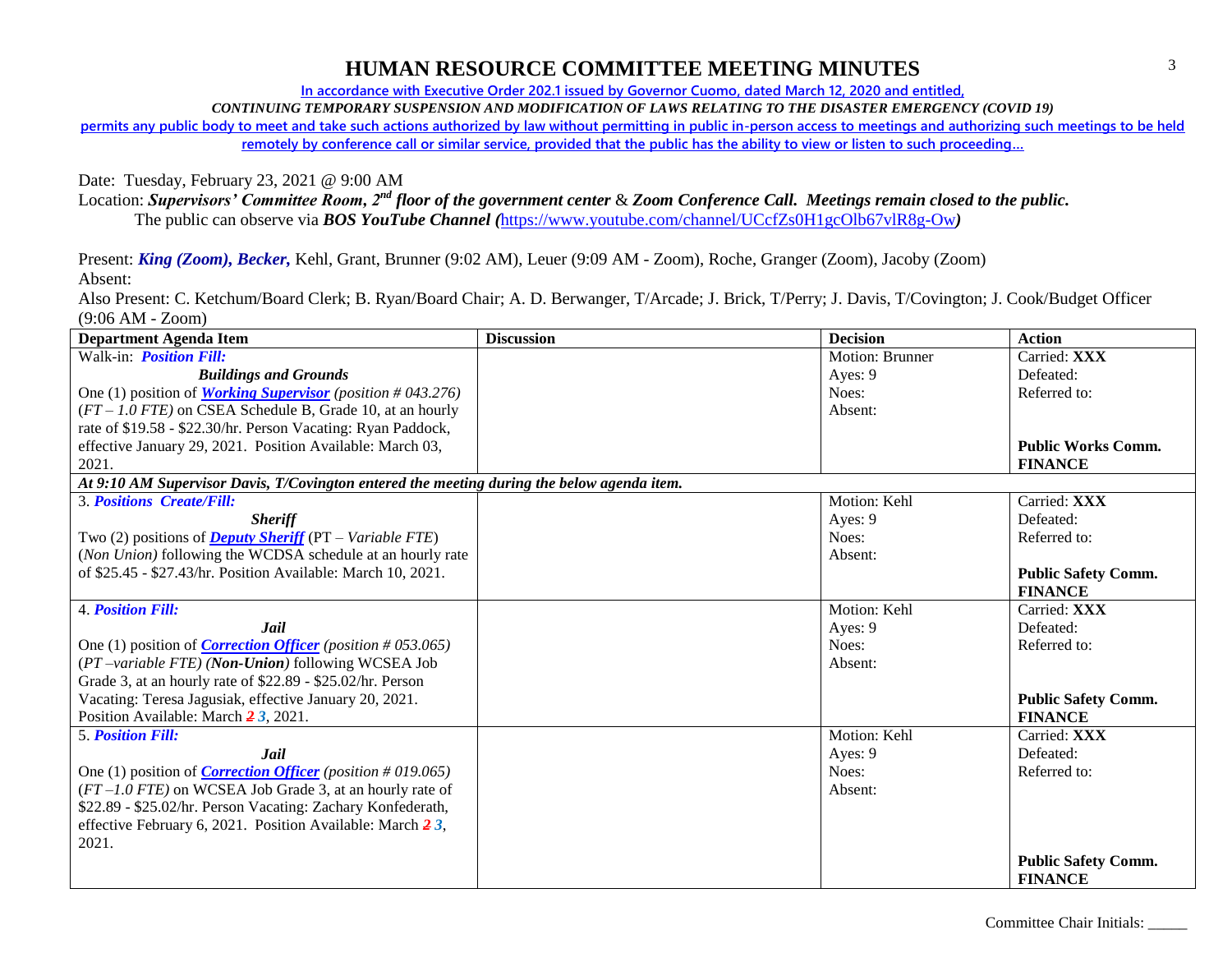**In accordance with Executive Order 202.1 issued by Governor Cuomo, dated March 12, 2020 and entitled,**

*CONTINUING TEMPORARY SUSPENSION AND MODIFICATION OF LAWS RELATING TO THE DISASTER EMERGENCY (COVID 19)*

**permits any public body to meet and take such actions authorized by law without permitting in public in-person access to meetings and authorizing such meetings to be held remotely by conference call or similar service, provided that the public has the ability to view or listen to such proceeding…**

Date: Tuesday, February 23, 2021 @ 9:00 AM

Location: *Supervisors' Committee Room, 2nd floor of the government center* & *Zoom Conference Call. Meetings remain closed to the public.*

The public can observe via *BOS YouTube Channel (*<https://www.youtube.com/channel/UCcfZs0H1gcOlb67vlR8g-Ow>*)*

Present: *King (Zoom), Becker,* Kehl, Grant, Brunner (9:02 AM), Leuer (9:09 AM - Zoom), Roche, Granger (Zoom), Jacoby (Zoom) Absent:

Also Present: C. Ketchum/Board Clerk; B. Ryan/Board Chair; A. D. Berwanger, T/Arcade; J. Brick, T/Perry; J. Davis, T/Covington; J. Cook/Budget Officer (9:06 AM - Zoom)

| <b>Department Agenda Item</b>                                        | <b>Discussion</b> | <b>Decision</b>      | <b>Action</b>               |
|----------------------------------------------------------------------|-------------------|----------------------|-----------------------------|
| <b>6. Position Fill:</b>                                             |                   | Motion: Kehl         | Carried: XXX                |
| Jail                                                                 |                   | Ayes: 9              | Defeated:                   |
| One (1) position of <b>Meal Deliverer</b> (PT – Variable FTE)        |                   | Noes:                | Referred to:                |
| (Position # 094.598) on Salary Schedule S at an hourly rate of       |                   | Absent:              |                             |
| \$12.50/hr. Person Vacating: Margaret Gayford, effective             |                   |                      |                             |
| January 29, 2021. Position Available: March 2 3, 2021.               |                   |                      | <b>Public Safety Comm.</b>  |
|                                                                      |                   |                      | <b>FINANCE</b>              |
| <b>7. Position Fill:</b>                                             |                   | <b>Motion: Grant</b> | Carried: XXX                |
| <b>Social Services</b>                                               |                   | Ayes: 9              | Defeated:                   |
| One (1) position of <i>Clerk</i> (FT – 1.0 FTE) (Position # 074.053) |                   | Noes:                | Referred to:                |
| on CSEA Schedule A, Job Grade 2 at an hourly rate of \$16.29         |                   | Absent:              |                             |
| - \$17.78/hr. Person Vacating: Nancie Hardie, effective              |                   |                      | <b>Human Services Comm.</b> |
| January 15, 2021. Position Available: March 23, 2021.                |                   |                      | <b>FINANCE</b>              |
| 8. Position Fill:                                                    |                   | Motion: Brunner      | Carried: XXX                |
| <b>Zoning</b>                                                        |                   | Ayes: 9              | Defeated:                   |
| One (1) position of <b>Zoning Enforcement Officer</b> (FT $-1.0$     |                   | Noes:                | Referred to:                |
| <i>FTE</i> ) (Position # 026.554) on Salary Schedule S at an hourly  |                   | Absent:              |                             |
| rate of \$18.02/hr. Person Vacating: Jenna Marley, effective         |                   |                      | <b>Planning Comm.</b>       |
| April 1, 2021. Position Available: April 2, 2021.                    |                   |                      | <b>FINANCE</b>              |
| 9. Position Fill:                                                    |                   | Motion: Brunner      | Carried: XXX                |
| <b>Zoning</b>                                                        |                   | Ayes: 9              | Defeated:                   |
| One (1) position of <b>Zoning Enforcement Officer</b> (FT $-1.0$     |                   | Noes:                | Referred to:                |
| FTE) (Position # 023.554) on Salary Schedule S at an hourly          |                   | Absent:              |                             |
| rate of \$21.81/hr. Person Vacating: Alyssa Cutcliffe, effective     |                   |                      | <b>Planning Comm.</b>       |
| January 20, 2021. Position Available: March 2 3, 2021.               |                   |                      | <b>FINANCE</b>              |

*HR Director Farberman explained that he plans to have the newly appointed Zoning Enforcement Officer sign an indemnification agreement to repay any exorbitant training expenses associated in obtaining the appropriate certifications as Zoning Enforcement Officer in addition to a 3 year non-compete clause. There was discussion over legal action being taken against a new employer and not the employee. County Attorney Wujcik explained that courts typically don't like long term agreements. Chairwoman Ryan, T/Warsaw explained that the agreement between the county, towns and villages for Fire and Building Code Enforcement services states that once a municipality opts out of the county program, they can never opt back in.*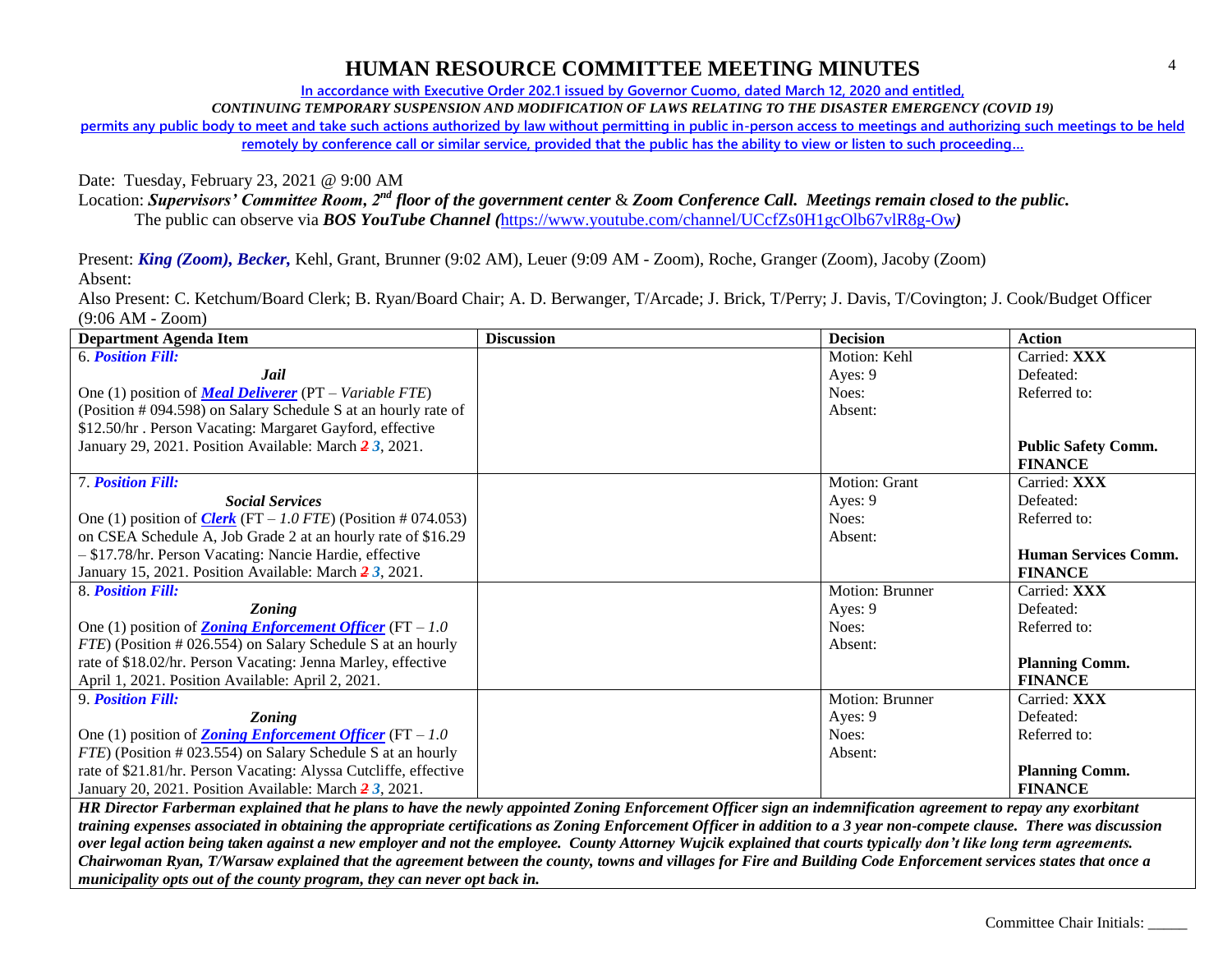**In accordance with Executive Order 202.1 issued by Governor Cuomo, dated March 12, 2020 and entitled,**

*CONTINUING TEMPORARY SUSPENSION AND MODIFICATION OF LAWS RELATING TO THE DISASTER EMERGENCY (COVID 19)*

**permits any public body to meet and take such actions authorized by law without permitting in public in-person access to meetings and authorizing such meetings to be held remotely by conference call or similar service, provided that the public has the ability to view or listen to such proceeding…**

Date: Tuesday, February 23, 2021 @ 9:00 AM

Location: *Supervisors' Committee Room, 2nd floor of the government center* & *Zoom Conference Call. Meetings remain closed to the public.*

The public can observe via *BOS YouTube Channel (*<https://www.youtube.com/channel/UCcfZs0H1gcOlb67vlR8g-Ow>*)*

Present: *King (Zoom), Becker,* Kehl, Grant, Brunner (9:02 AM), Leuer (9:09 AM - Zoom), Roche, Granger (Zoom), Jacoby (Zoom) Absent:

| <b>Department Agenda Item</b>                                                | <b>Discussion</b> | <b>Decision</b>        | <b>Action</b>              |
|------------------------------------------------------------------------------|-------------------|------------------------|----------------------------|
| 10. Abolish/Create/Fill:                                                     |                   | Motion: Brunner        | Carried: XXX               |
| <b>Fire and Building Codes</b>                                               |                   | Ayes: 9                | Defeated:                  |
| <b>Abolish:</b> One (1) position of <b>Plans Examiner</b> (FT – 1.0 FTE)     |                   | Noes:                  | Referred to:               |
| (Position # 016.472) on CSEA Schedule A Job Grade 6 at an                    |                   | Absent:                |                            |
| hourly rate of \$17.92 - \$19.98/hr. Effective March 10, 2021                |                   |                        |                            |
| <b>Create/Fill:</b> One (1) position of <b>Building Inspector</b> (FT – 1.0) |                   |                        |                            |
| FTE) on Salary Schedule S at an hourly rate of \$20.80/hr.                   |                   |                        | <b>Public Safety Comm.</b> |
| Position Available March 10, 2021.                                           |                   |                        | <b>FINANCE</b>             |
| 11. Position Fill:                                                           |                   | Motion: Kehl           | Carried: XXX               |
| Highway                                                                      |                   | Ayes: 9                | Defeated:                  |
| One (1) position of <b>Heavy Equipment Maintenance Operator</b>              |                   | Noes:                  | Referred to:               |
| $(FT - 1.0$ FTE) (Position # 002.420) on CSEA Schedule                       |                   | Absent:                |                            |
| B/Grade 9 starting hourly wage of \$19.04. Person Vacating:                  |                   |                        |                            |
| James Woods, effective July 11, 2020. Position Available:                    |                   |                        | <b>Public Works Comm.</b>  |
| March 3, 2021.                                                               |                   |                        | <b>FINANCE</b>             |
| 12. Position Fill:                                                           |                   | <b>Motion: Brunner</b> | Carried: XXX               |
| <b>Health Department</b>                                                     |                   | Ayes: 9                | Defeated:                  |
| One (1) position of <i>Public Health Nurse</i> (position #127.197)           |                   | Noes:                  | Referred to:               |
| $(FT - 1.0$ FTE) on CSEA Schedule A, Grade 18, at an hourly                  |                   | Absent:                |                            |
| rate of \$26.65 - \$30.16/hr. Person Vacating: Erin Herman                   |                   |                        |                            |
| (Calteaux); effective March 12, 2021. Position Available:                    |                   |                        |                            |
| March 15, 2021.                                                              |                   |                        | <b>Public Health Comm.</b> |
|                                                                              |                   |                        | <b>FINANCE</b>             |
| 13. Position Create/Fill:                                                    |                   | Motion: Brunner        | Carried: XXX               |
| <b>Health Department</b>                                                     |                   | Ayes: 9                | Defeated:                  |
| One (1) position of <i>Registered Professional Nurse</i> (Per Diem           |                   | Noes:                  | Referred to:               |
| - Variable FTE) (Non-Union) following CSEA Schedule A,                       |                   | Absent:                |                            |
| Grade $10B + 10\%$ at an hourly rate of \$29.30 - \$31.91/hr.                |                   |                        |                            |
| Position Available: March 15, 2021.                                          |                   |                        | <b>Public Health Comm.</b> |
|                                                                              |                   |                        | <b>FINANCE</b>             |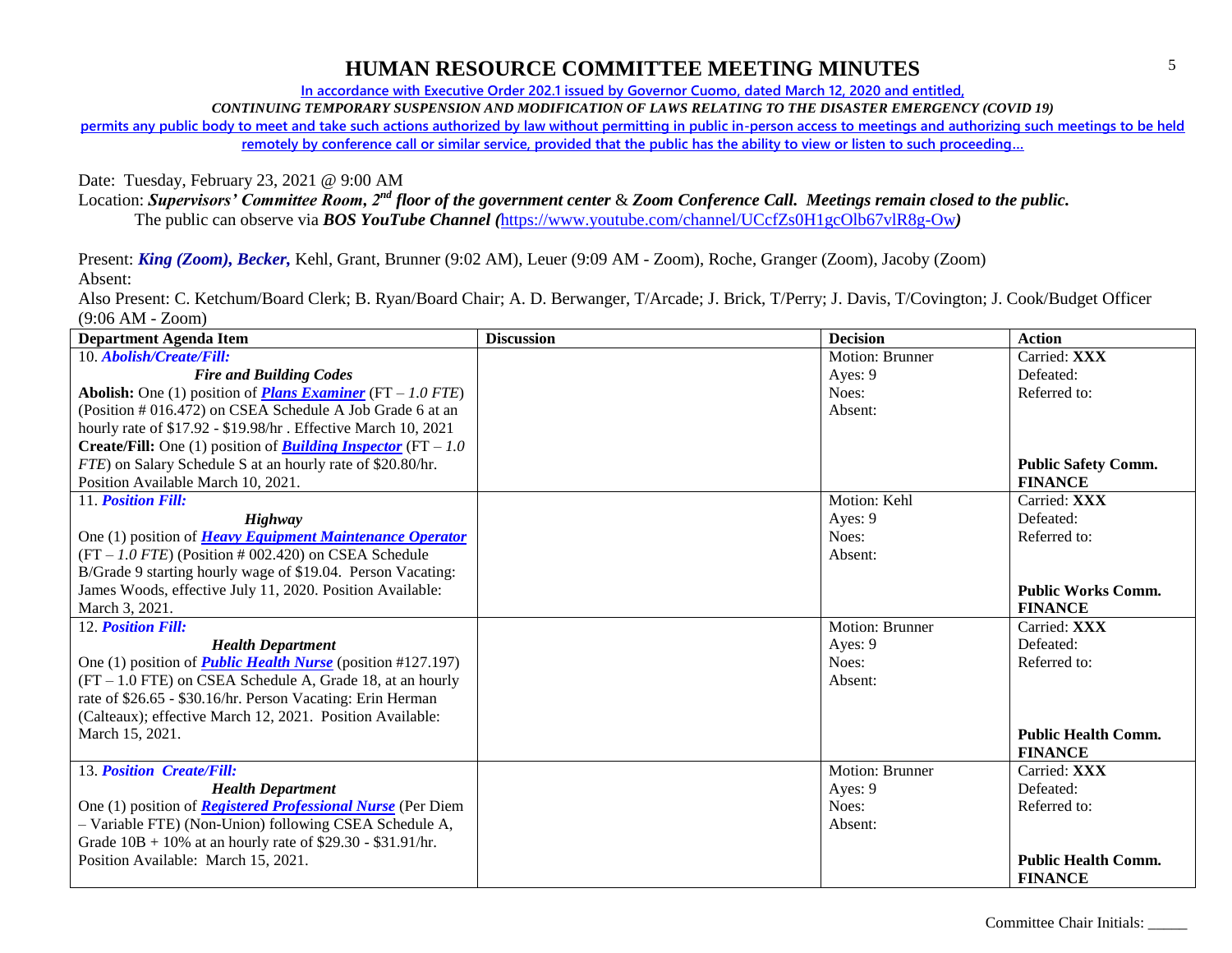**In accordance with Executive Order 202.1 issued by Governor Cuomo, dated March 12, 2020 and entitled,**

*CONTINUING TEMPORARY SUSPENSION AND MODIFICATION OF LAWS RELATING TO THE DISASTER EMERGENCY (COVID 19)*

**permits any public body to meet and take such actions authorized by law without permitting in public in-person access to meetings and authorizing such meetings to be held remotely by conference call or similar service, provided that the public has the ability to view or listen to such proceeding…**

Date: Tuesday, February 23, 2021 @ 9:00 AM

Location: *Supervisors' Committee Room, 2nd floor of the government center* & *Zoom Conference Call. Meetings remain closed to the public.* The public can observe via *BOS YouTube Channel (*<https://www.youtube.com/channel/UCcfZs0H1gcOlb67vlR8g-Ow>*)*

Present: *King (Zoom), Becker,* Kehl, Grant, Brunner (9:02 AM), Leuer (9:09 AM - Zoom), Roche, Granger (Zoom), Jacoby (Zoom) Absent:

Also Present: C. Ketchum/Board Clerk; B. Ryan/Board Chair; A. D. Berwanger, T/Arcade; J. Brick, T/Perry; J. Davis, T/Covington; J. Cook/Budget Officer (9:06 AM - Zoom)

| <b>Department Agenda Item</b>                     | <b>Discussion</b> | <b>Decision</b> | <b>Action</b> |
|---------------------------------------------------|-------------------|-----------------|---------------|
| 14. <i>Discussion Items:</i>                      |                   | Motion:         | Carried:      |
| <b>EAP Report</b><br>$\bullet$                    |                   | Ayes:           | Defeated:     |
| Request for executive session                     |                   | Noes:           | Referred to:  |
|                                                   |                   | Absent:         |               |
| Civil Service w/D. Farberman                      |                   |                 |               |
| 15. Civil Service update for <b>February 2021</b> |                   | Motion:         | Carried:      |
|                                                   |                   | Ayes:           | Defeated:     |
|                                                   |                   | Noes:           | Referred to:  |
|                                                   |                   | Absent:         |               |

*At 9:45 AM there was a motion by Supervisor Grant to enter an executive session to discuss the employment and performance history of a particular employee. This was seconded by Supervisor Brunner and all voted aye.*

*Clerk Ketchum, Budget Officer Cook, County Attorney Wujcik and HR Director Farberman remained.*

*At 10:33 AM there was a motion by Supervisor Kehl to end the executive session and continue the regular meeting. This was seconded by Supervisor Brunner and all voted aye.*

| 9:15 AM County Attorney w/J. Wujcik             |         |              |
|-------------------------------------------------|---------|--------------|
| 1. General Update, including pending litigation | Motion: | Carried:     |
|                                                 | Ayes:   | Defeated:    |
|                                                 | Noes:   | Referred to: |
|                                                 | Absent: |              |
|                                                 |         |              |
|                                                 |         |              |

*The committee had a discussion with the county attorney over the above agenda item which is a privileged attorney / client discussion pursuant to §4503 of the Civil Practice Law and Rules…*

| Human Resource w/D. Farberman & Budget Officer J. Cook                                                         |         |              |
|----------------------------------------------------------------------------------------------------------------|---------|--------------|
| 1. Cell phone reimbursements                                                                                   | Motion: | Carried:     |
| Budget Officer Cook explained that it is getting increasingly difficult to get the appropriate supporting      | Ayes:   | Defeated:    |
| documentation from departments. Departments give a whole host of reasons why this is occurring. Budget Officer | Noes:   | Referred to: |
| Cook suggested the reimbursement become a taxable benefit through payroll The committee instructed Human       | Absent: |              |
| Resource Director Farberman to follow up with departments on providing appropriate supporting documentation    |         |              |
| according to the provisions of the reimbursement contract.                                                     |         |              |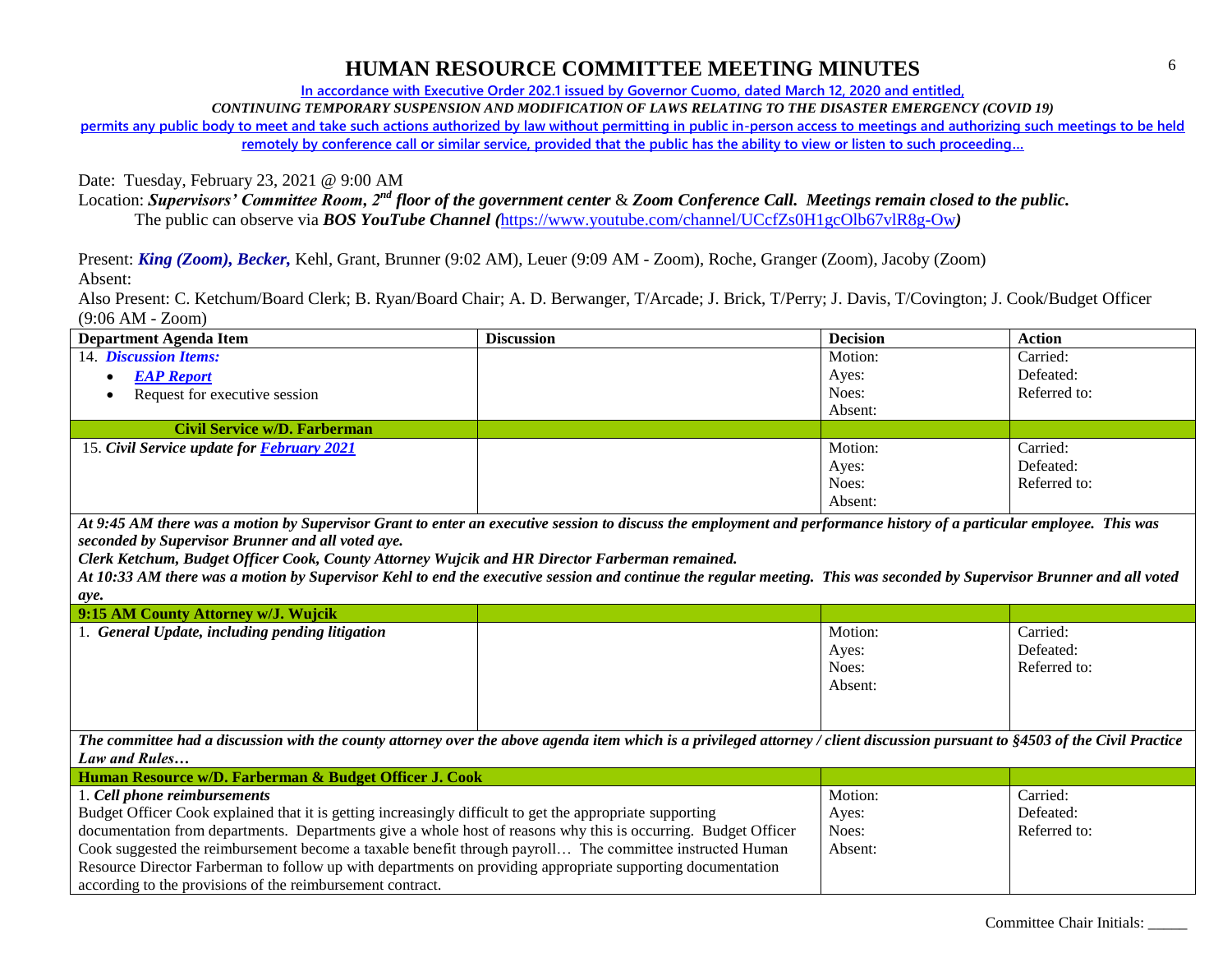**In accordance with Executive Order 202.1 issued by Governor Cuomo, dated March 12, 2020 and entitled,**

*CONTINUING TEMPORARY SUSPENSION AND MODIFICATION OF LAWS RELATING TO THE DISASTER EMERGENCY (COVID 19)*

**permits any public body to meet and take such actions authorized by law without permitting in public in-person access to meetings and authorizing such meetings to be held remotely by conference call or similar service, provided that the public has the ability to view or listen to such proceeding…**

Date: Tuesday, February 23, 2021 @ 9:00 AM

Location: *Supervisors' Committee Room, 2nd floor of the government center* & *Zoom Conference Call. Meetings remain closed to the public.* The public can observe via *BOS YouTube Channel (*<https://www.youtube.com/channel/UCcfZs0H1gcOlb67vlR8g-Ow>*)*

Present: *King (Zoom), Becker,* Kehl, Grant, Brunner (9:02 AM), Leuer (9:09 AM - Zoom), Roche, Granger (Zoom), Jacoby (Zoom) Absent:

| <b>Department Agenda Item</b>                               | <b>Discussion</b> | <b>Decision</b>        | <b>Action</b>   |
|-------------------------------------------------------------|-------------------|------------------------|-----------------|
| Motion for HR Director Farberman to send a reminder out to  |                   | <b>Motion: Brunner</b> | Carried: XXX    |
| the Department Heads on providing timely supporting         |                   | Ayes: 9                | Defeated:       |
| documentation for cell phone reimbursement according to the |                   | Noes:                  | Referred to:    |
| provisions of the written agreement each employee must sign |                   | Absent:                |                 |
| to be eligible.                                             |                   |                        |                 |
|                                                             |                   |                        |                 |
|                                                             |                   |                        | <b>APPROVED</b> |
| 2. WCCH return to work physicals.                           |                   | Motion:                | Carried:        |
| WCCH is invoicing the county for non-hospital county        |                   | Ayes:                  | Defeated:       |
| employee return to work physicals. Budget Officer Cook is   |                   | Noes:                  | Referred to:    |
| opposed to this practice. She will call WCCH CFO Amy        |                   | Absent:                |                 |
| Chase to inquire further.                                   |                   |                        |                 |
|                                                             |                   |                        |                 |
|                                                             |                   |                        |                 |
| <b>Records Retention w/G. Royce</b>                         |                   |                        |                 |
| 1. <i>Update:</i>                                           |                   | Motion:                | Carried:        |
| I will be there in March with my annual report. We have     |                   | Ayes:                  | Defeated:       |
| been asked to help WCCH out with a mess of old records      |                   | Noes:                  | Referred to:    |
| found up on roof top room, so unfortunately I have put      |                   | Absent:                |                 |
| my report off but I will definitely be there in March.      |                   |                        |                 |
| Hope you all are staying healthy. Thanks                    |                   |                        |                 |
|                                                             |                   |                        |                 |
|                                                             |                   |                        |                 |
| Historian w/C. Amrhein                                      |                   |                        |                 |
| $1.$ Update:                                                |                   | Motion:                | Carried:        |
| See attached e-mail.                                        |                   | Ayes:                  | Defeated:       |
|                                                             |                   | Noes:                  | Referred to:    |
|                                                             |                   | Absent:                |                 |
|                                                             |                   |                        |                 |